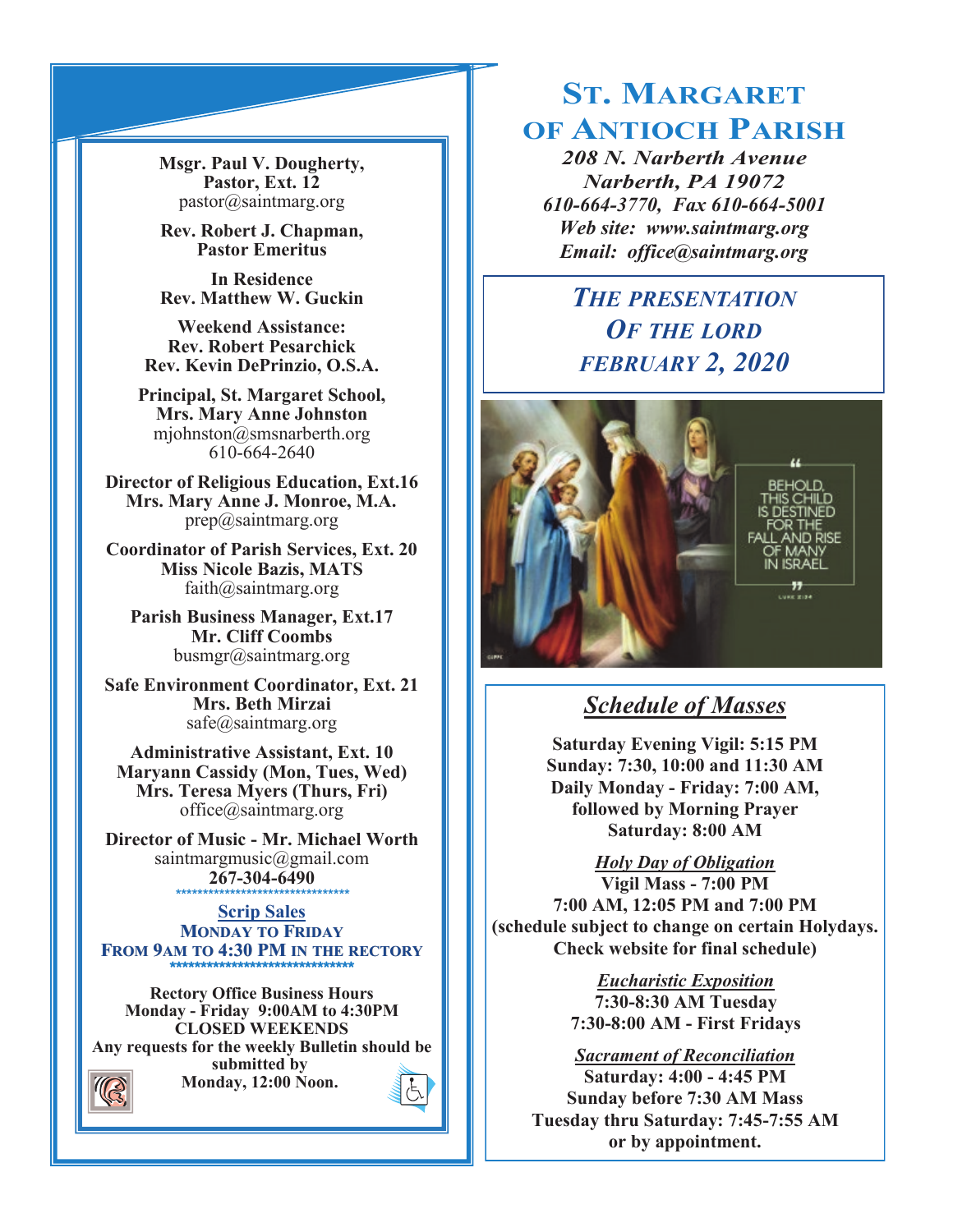#### *THE PRESENTATION OF THE LORD*

Reflection by Rev. Leonard N. Peterson

 Presentations are nothing new to us. They come with the calendar. In the sports world, we have presentation of the Super Bowl trophy. This leads to the Stanley Cup for ice hockey, and the World Series award for baseball. In between, we have the movie world's Oscars and TV's Emmys and Broadway's Tonys for the best in entertainment. There are tournaments galore, foot races, horse races, marathons and contests of all kinds, not to omit graduations at all academic levels, in which the various winners are each presented with an award of some kind to mark their achievement. We know about presentations.

 Today, however, we come together to celebrate a presentation unique in world history: that coming of the Christ Child into the earthly house of His Father. Yet, as Luke describes it, there are echoes of the humility that we first observed at His birth. Mary and Joseph walk into the great spaces of the grand Temple in Jerusalem, dwarfed by its columns and surrounded by whispered voices. There are no trumpets sounding, no applause heard, and certainly no choirs of angels proclaiming the news. Instead, just two elderly people, humble themselves and holy as well, who come close to the saintly family with powerful witness of their own. Simeon is relieved and happy to have reached the time when he could see in Mary's arms the Messiah he had prayed to see before his death. Following that, he gave "permission" to the Lord as Promise Keeper, by his beautiful prayer which is now prayed nightly in the Liturgy of the Hours.

 Beside him is Anna, smiling eyes behind the wrinkles of her eighty plus years and the wisdom gained from prayer and fasting, who also thanks God for this Child. Evidently, a group of onlookers had gathered, as Anna speaks to them of the Child as the one who would end their wait for the redemption of the city and nation.

 The Holy Spirit, working through St. Luke, wanted us to know about this momentous but quiet Presentation largely lost to the wide world. What could be His reasons? I can think of four. First, to see the humble obedience of Mary and Joseph to the demands of their religion's laws. It seems logical to ask: Do you all know the six precepts of our Church? Do you respond with humble obedience?

 Secondly, the Holy Spirit wants us to notice that God does indeed keep His promises. We may doubt Him at times, often because He has a different timetable from ours. Thirdly, there is an unspoken plea here to respect our elders. There are jokes about aging all over the place, a lot of them cute, but they become harmful when they lead to disregard for the wisdom and fidelity of age. Who better to reach out to youth and make a presentation of the value of hope?

 Fourth and finally, there is that subtle reminder in this feast that prayer and fasting are just the right combination to help us attain that ever elusive holiness that lets us present ourselves to Christ our Lord. We have come this Sunday to a place of Christian worship because it has replaced the Temple of Jerusalem that is no more. Here in our parish church Jesus presents Himself to us in the miraculously transformed bread and wine. What do we present to Him? Think it over. Here's a follow up question for the week: If God now seems far away, who made the first move?

# **Mass Intentions**

- **MONDAY, February 3 7:00 AM Robert Neely**
- **TUESDAY, February 4 7:00 AM Daniel P. McCartney**
- **WEDNESDAY, February 5 Nafeh Aziz Almenar**
- **THURSDAY, February 6 7:00 AM Ramona McCullough**
- **FRIDAY, February 7 7:00 AM John Le**
- **SATURDAY, February 8 8:00 AM Anthony S. Masi, Jr.**

**Msgr. Dougherty offers a Mass each Sunday for all the parishioners and for those enrolled in the church memorial fund.**



**THE WEEK OF FEBRUARY 2, 2020 THE SANCTUARY CANDLE WILL BURN IN MEMORY OF THE HO LE FAMILY AND THE ALTAR CANDLES WILL BURN IN MEMORY OF TERESA FALCONE**

#### **Weekend Mass Schedule February 8-9**

*(Priest scheduled is subject to change)* **Saturday, February 8** Confessions 4:00 - 4:45 PM - Fr. DePrinzio 5:15 PM - Fr. DePrinzio **Sunday, February 9** 7:30 AM - Msgr. Dougherty 10:00 AM - Fr. Pesarchick 11:30 AM - Fr. Guckin

#### **THE STEWARDSHIP REPORT Weekend of January 26, 2020: Including Electronic Funds Transfer Mail In: Parish On Line: Envelopes: \$ 10,242 \$ 665 \$ 1,667 \$ 1,315 232**

#### **The Weekend of January 27, 2019: \$8,900**

**I sincerely thank you for continuing to live faithful stewardship. God bless you and your families.** *Msgr. Dougherty*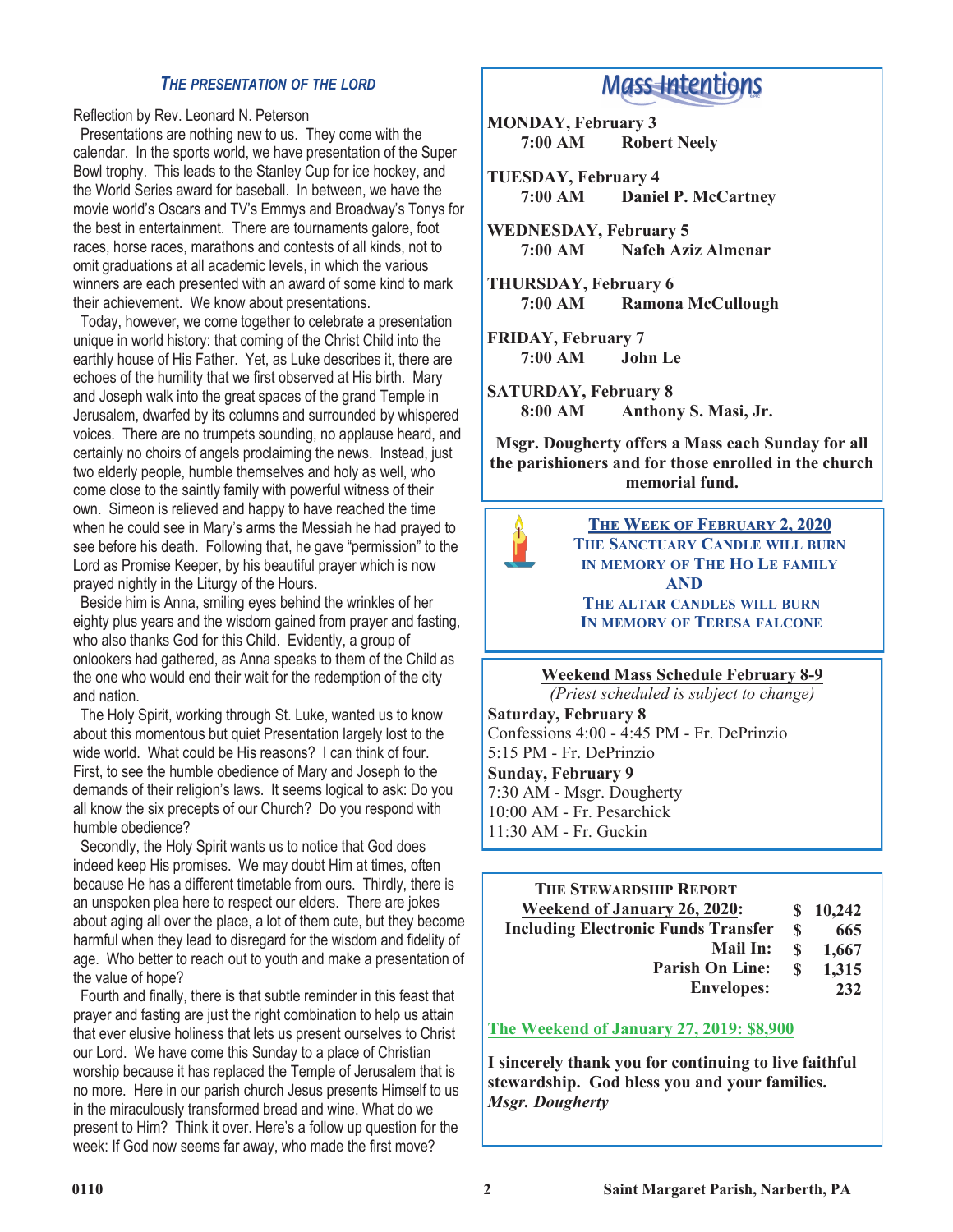## **From the Pastor**

**World Day of Consecrated Life** - The World Day of Consecrated Life is celebrated today, February 2. It is a day to celebrate the many religious priests, brothers, sisters, consecrated virgins, and hermits. We take the opportunity today to thank God for those who are living a Consecrated Life in the Church and we pray for an increase in vocations to this calling to serve the Lord.

**Knights of Columbus Coat Drive** - The Knights of Columbus will be accepting donations outside Church today toward the purchase of winter coats for needy children. Your support is much appreciated.

**Youth Retreat and Service Day** - Nicole Bazis, our Coordinator of Parish Services, has organized a retreat and service day for our parish teenagers (8th to 12th Grade). It will take place on Saturday, February 8 at the Shrine of the Miraculous Medal in Germantown. The youth will participate in some service work and other activities and learn about the history and work of the beautiful Shrine. Students should have received a mailing about the day. It is not too late to join in. You can contact Nicole at faith@saintmarg.org or 610-664-3770 to get more information or to sign up for the day.

**Finance Council** - The Council will meet on Thursday, February 6 at 7:00 pm in the Antioch Annex.

**Come and See Weekend** - High School men who are interested in learning more about the seminary and diocesan priesthood are invited to a come and see weekend on February 22-23. For more information or to register, visit heedthecall.org or contact Sue Matour at 610-667-5778.

**Spiritual Thought** – It is the wisdom of the just to love the truth as it is and to avoid what is false, to do what is right without reward and to be more willing to put up with evil than to do it, not to seek revenge for wrong, and to consider as gain any insult for truth's sake. (Pope St. Gregory the Great)



#### *Valentine Evening of Reflection for Couples* **Sunday, February 9, 2020, 5 PM - 9 PM Malvern Retreat House**

The Valentine Evening of Reflection is for dating, engaged and married couples and includes an elegant dinner for two, romantic candlelight setting, inspirational talks, Mass, and renewal of wedding vows for married couples. To register, please visit malvernretreat.com/ valentine-twilight-right/ or call 610-644-0400.

**A Little Humor** – Betsy: If you have \$2, and ask your father for \$4, how much will you have? Billy: "Two dollars." Betsy: "You don't know your math." Billy: "You don't know my father."



**Food Collection Weekend** - Next Weekend **Pantry** is our monthly food collection weekend **Needs** (February 8 & 9). This program collects non-perishable foods each month for the

Archdiocesan Community Food Distribution Centers Program. They provide food for 40 Food Cupboards throughout the Philadelphia area. All items should be brought to the school Cafeteria next weekend. Thank you for your generous support of this program.

**Church Teaching:** - A parish is a definite community of the Christian faithful established on a stable basis within a particular church; the pastoral care of the parish is entrusted to a pastor as its own shepherd under the authority of the diocesan bishop. It is the place where the faithful can be gathered together for the Sunday celebration of the Eucharist. The parish initiates the Christian people into the ordinary expression of the liturgical life: it gathers them together in this celebration; it teaches Christ's saving doctrine; it practices the charity of the Lord in good works and brotherly love: You cannot pray at home as at church, where there is a great multitude, where acclamations are cried out to God as from one great heart, and where there is something more: the union of minds, the accord of souls, the bond of charity, the prayers of the priests. (from the Catechism of the Catholic Church)

**HELPING OTHER PEOPLE IN EMERGENCY Week of February 2, 2020 Pam Owsik 610-659-7021 Please call as early in the week as possible**.

#### **Tax Information for 2019**

**To properly claim your donations to the Church, the IRS** may require a donation receipt. To request your information go here **http://tinyurl.com/stmargtax** or contact the rectory during normal business hours, 610- 664-3770.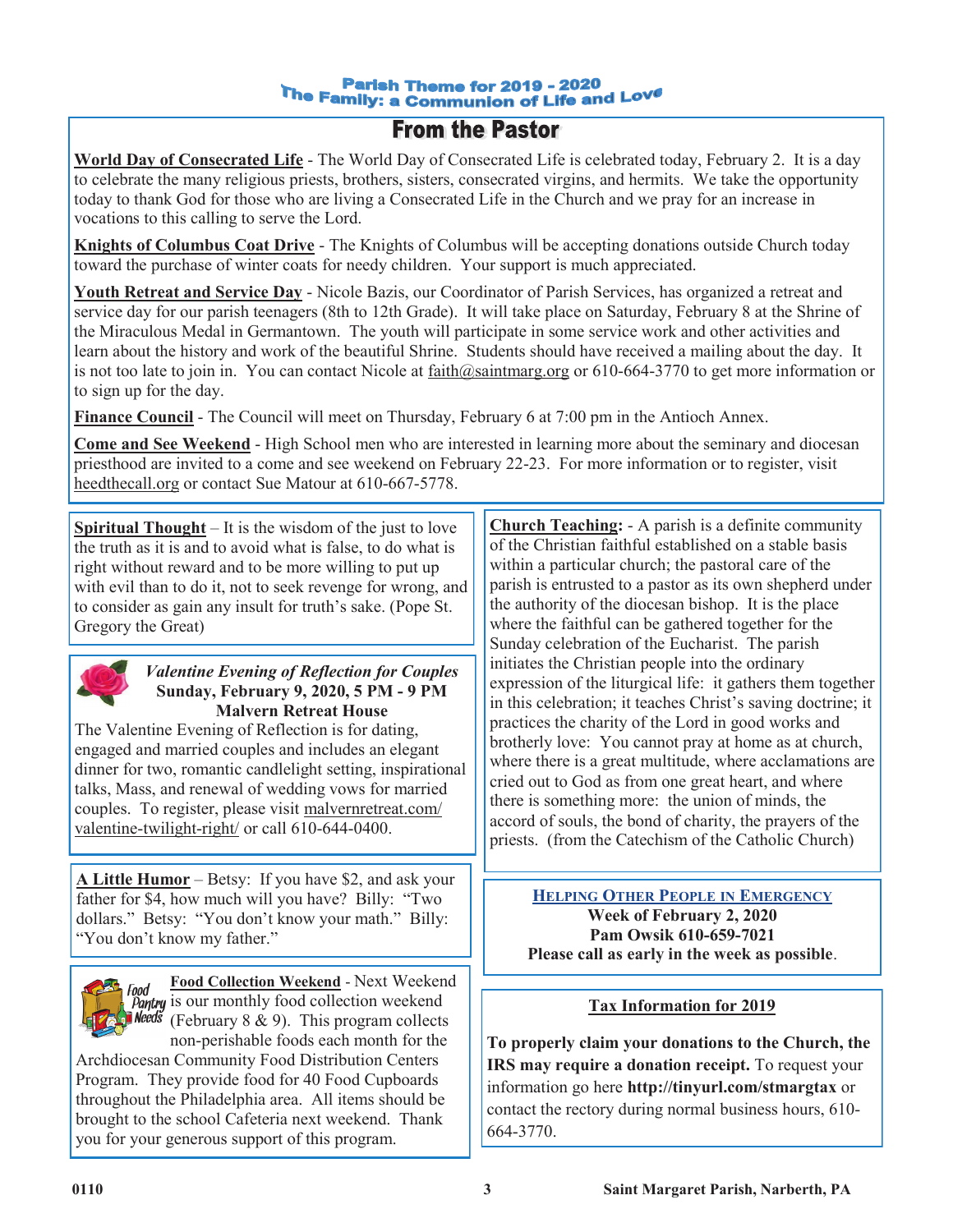

Catholic Schools Week was a huge success here at St Margaret School. Looking back over the week the children designed and shared STREAM (Science, Technology, Religion, Art, Math) activities. These projects were displayed outside their classroom. Students participated in a Religion Bee, and experienced the Earth inside a dome. They also had a dress down day. Thank You notes to parents for sending them to St. Margaret School were written. The closing Liturgy was beautiful and finally the teacher swap was the highlight of the week. Our students continue to Learn, Serve, Lead, and Succeed.

**St. Margaret School, is having on-going registration for children grades Pre-Kindergarten (must be 4 years on or before September 1st) and Kindergarten. Walk in Wednesdays are available for tours. Questions: Email Mrs. Becker: [info@smsnarberth.org.](mailto:info@smsnarberth.org)**

### *SAVE THE DATES FOR SMS FAMILIES AND PARISHIONERS*



Gather your family and friends for a fun evening here at St. Margaret School. **Designer Bag Bingo** will be held on FRIDAY EVENING February 21 in our gymnasium. Any questions, email Mrs. D [office@smsnarberth.org.](mailto:office@smsnarberth.org)



**MAGGIE'S PUB**: This year, in place of Bluefest, SMS will be hosting "Maggie's Pub!" This major fundraiser for St. Margaret School will take place on **Saturday evening March 14**, just in time for **St. Patrick's Day.** Families and friends can enjoy their community. We will have dinner, drinks, live music and a DJ for your entertainment.



**Sunday Preschool Program** runs

simultaneously with the Sunday 10 AM Mass. The preschool program, which occurs in the St. Margaret School cafeteria, is a perfect place to leave your young children while you participate in the 10 AM Mass. Our dedicated

catechists will engage them in a faith-based, ageappropriate program that incorporates songs, stories, craft movies and activities into the Sunday scriptures. The fee for the Sunday preschool program is only \$20 per family/year. Participation in this program is not a pre-requisite for PREP.



**Mount Saint Joseph Academy**, a Catholic preparatory school for girls, invites all interested  $7<sup>th</sup>$  grade girls to a **Grade Practice Test (Pre-HSPT)** to be

given on **Saturday, March 21, 2020, from 8:00 to 11:30 a.m.**

The Pre-HSPT is a  $7<sup>th</sup>$  grade edition of the actual Scholarship/Entrance Exam given to eighth grade applicants. Registration is available *online only.* **Register at: [www.msjacad.org/practicetest](http://www.msjacad.org/practicetest)** You will receive registration confirmation via email.



**Waldron Mercy Academy** invites you to learn about the benefits of WALDRON<sup>W</sup> MERCY our school at an Open House on Tuesday, February 4 at 9:00 a.m. We are a Catholic, coeducational,

independent school were students from age 3 to grade 8 learn through the joy of discovery. Sponsored by the Sisters of Mercy, our students engage in service learning from the minute they step through our doors. A Waldron Mercy student graduates well-rounded, excelling academically and socially. Students are prepared to take on challenges through an enriched spiritual life and advanced technology. Please register by emailing our Director of Admissions, Sr. Joellen McDonnell, at [jmcdonnell@waldronmercy.org](mailto:jmcdonnell@waldronmercy.org) or by visiting [www.waldronmercy.org.](http://www.waldronmercy.org)



**Devon Prep Entrance Test Dates**

Middle School: February 15, and March 28. Practice Tests offered in the Spring. Go to www.devonprep.com to register.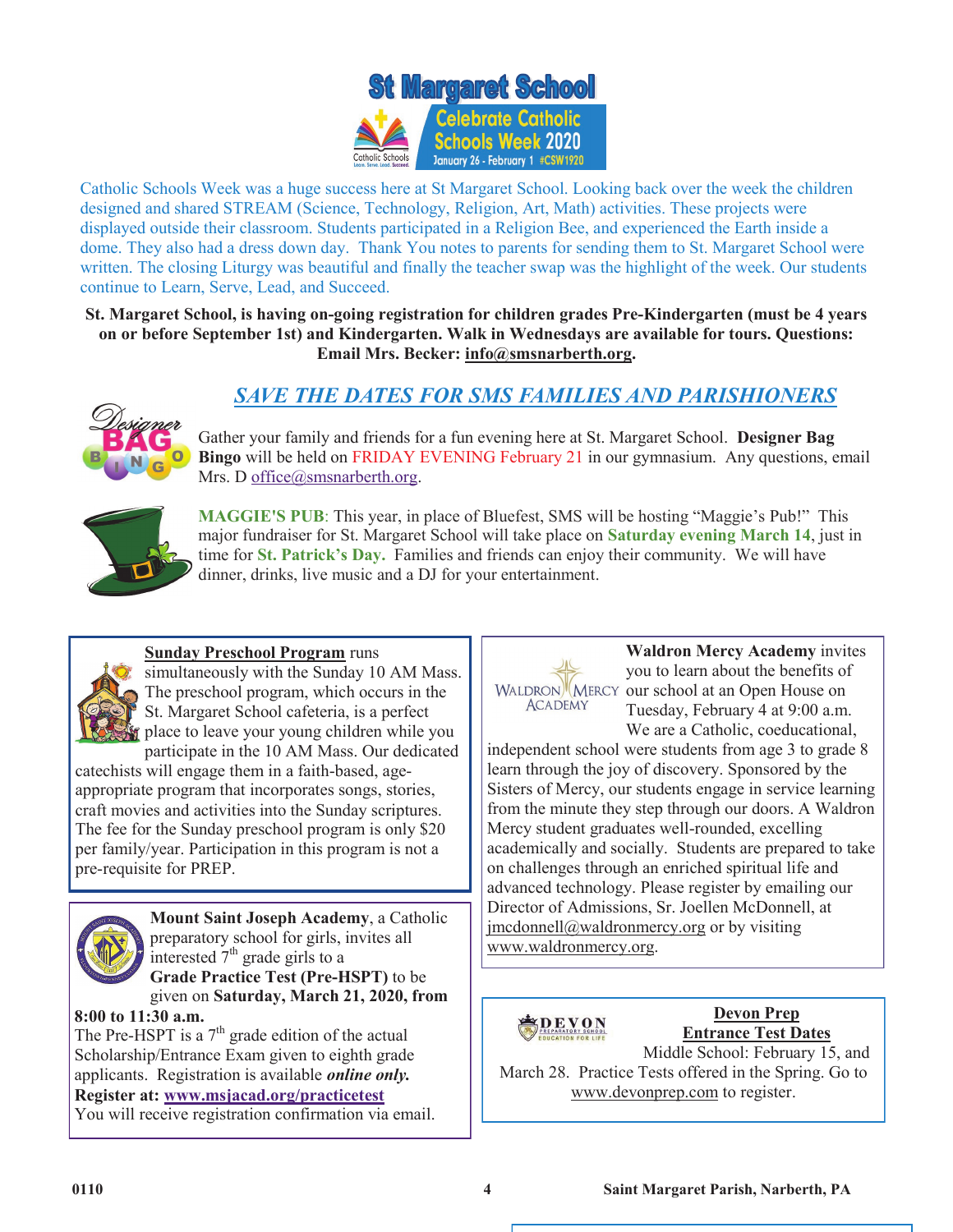

### **St. Margaret School Walk in Wednesdays 9am-11am**

**SERVICE:** Serving this parish and area Catholics, we welcome 4 year olds to our PK

through 8th Grade parish school. All other grades for 2nd to 7th will be considered on an individual, as available basis. Please call for more information.

 Our mission to engage our Catholic faith throughout learning remains instrumental in forming our students' lives through virtues and giving to others. Each Wednesday from December through February, we welcome prospective parents to visit while school is in session. Tours begin at 9 am and 10 am. Please join us early for a wonderful opportunity awaits your family. Visit [www.smsnarberth.org](http://www.smsnarberth.org/) or call 610-349-7747.

### **Tax Credits in Pennsylvania**

Do you pay the State of Pennsylvania over \$1000 per year in state income taxes? If so, you can take advantage of the EITC/OSTC program to donate that \$1000 to Saint Margaret School and receive a PA tax credit of \$900. So you give Saint Margaret School \$1000 at an out-of-pocket cost to you of \$100. Does this sound interesting? For more information, email  $info@smsnarberth.org$ . We are happy to share more information and count on this support for our school each year.

#### *Catholic Relief Services*

Ruar Leek village, where James Jongkuch Nyang's lives, suffers from harsh drought during South Sudan's dry season, leaving the earth parched and the local watering holes empty. When that happens, herders can be forced to drive their cattle for miles to access water and green pasture. But now, through a Catholic Relief Services-led initiative, James' community is working together to find a solution that will provide enough water to sustain their village through the dry months. James and his community are taking part in a food-for-assets program initiated through the Resilience and Food Security Program funded by the U.S. Agency for International Development's Office of Food for Peace. Since 2017, the program has emboldened communities to rehabilitate more than 4,570 miles of access roads, improve more than 195 classrooms and 40 health facilities, and create 287 water harvesting points with a combined capacity of more than 146 million gallons of water.

*Thank you for your support!!!*



**Archdiocese of Philadelphia The 12th Annual Men's Spirituality Conference-March 7, 2020 Man Up Philly presents**  *No Greater Love – Sacrifice Over Self*

 Man Up Philly invites the men of our parish to the 12th Annual Catholic Men's Conference on Saturday, March 7th at Neumann University in Aston, PA. We encourage all men – husbands, fathers, sons, brothers, friends – to join us for an inspiring day of faith and fellowship - to become the men God is calling them to be! Rediscover the power and purpose of your faith! Speakers include veteran **Philadelphia Eagle Brent Celek, Steve Bollman**, founder of That Man Is You, and **Immaculee Ilabagiza**, author of **Left to Tell** and survivor of the Rwandan genocide. Register online at ManUpPhilly.com.

#### *You Are Called to Holiness*

Please join us for a Day of Recollection and Conference on "You Are Called to Holiness" on Saturday, April 4th from 9:00 AM to 6:15 PM at the Cathedral Basilica of SS. Peter and Paul in Philadelphia with the following speakers: His Eminence Raymond Cardinal Burke, D.D., J.C.D., Member and prefect Emeritus, Supreme Tribunal of the Apostolic Signatura; the Most Reverend Joseph E. Strickland, J.C.L., Bishop of Tyler, Texas; and Rev. Gerald Dennis Gill, S.L.L., Director of the Office for Divine Worship and Rector and Pastor, Cathedral Basilica of SS. Peter and Paul. We will have Eucharistic Adoration and recitation of the Rosary and the presence of the National Pilgrim Virgin Statue of Our Lady of Fatima. His Eminence Raymond Cardinal Burke will be the principal celebrant at the 5:15 PM Palm Sunday Vigil Mass in the Cathedral Basilica. The Cathedral Basilica Choir will sing at the Mass. Reservations are required. To download a flyer and registration form, please go to our website: www.stjohnneumannchapter.org. For more information, call 215-247-2585.

#### **Saint John Vianney Pilgrimage - May 2020**

Major Shrines of Portugal, Spain, and France with Fr. Bill Donovan. Join us for a life-changing trip as we visit the famous Marian Shrines of Lourdes (France,) Fatima(Portugal), as well as Santiago de Campostela, the greatest pilgrimage site of Spain. We'll also enjoy a visit to the lovely UNESCO city of Burgos and Loyola in Northern Spain. We'll be hosting a free informational meeting for all those who are interested on Tuesday, February 4th at 7:00pm at St. John Vianney Church. All are welcome. Please contact Matt Robinson, mrobinson@sjvgladwyne.com, for more information.